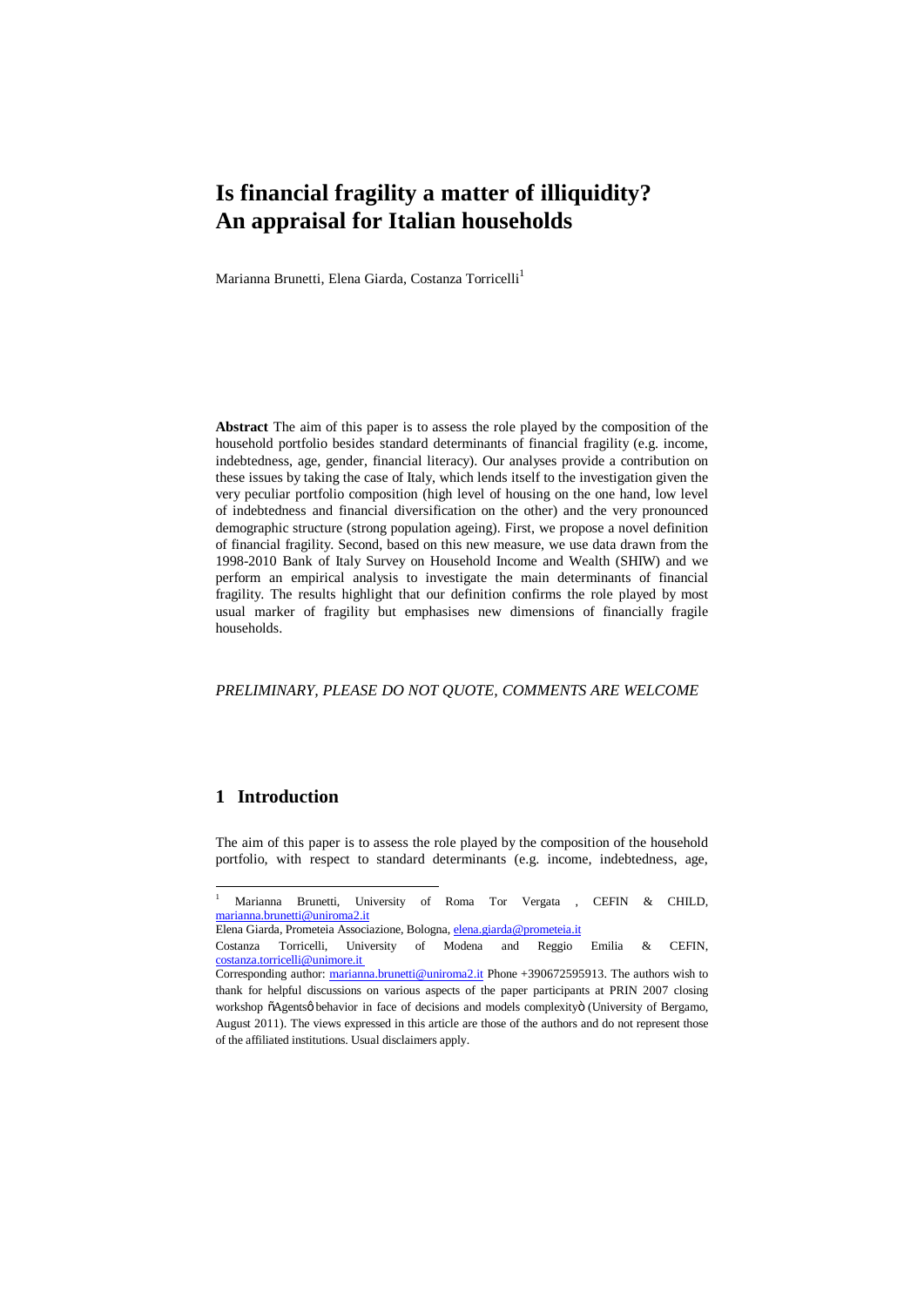gender, financial literacy), in determining household financial fragility. More specifically, the analyses we perform mean to answer a set of related questions: are householdsø portfolios too illiquid and, in particular, is there too much housing in them? Are households too procyclical in their portfolio decisions?

Our analyses provide a contribution on these issues by taking the case of Italy, which lends itself to the investigation given the very peculiar portfolio composition (high level of housing on the one hand, low level of indebtedness and financial diversification on the other) and the very pronounced demographic structure (strong population ageing, whereby elderly are typically õhouse rich and cash poorö). We use data drawn from the 1998-2010 Bank of Italy Survey on Household Income and Wealth (SHIW), which provides a complete picture of the socio-economic and financial condition of around 8,000 households every two years.

In recent years, household portfolios have attracted much attention and research efforts in a life cycle perspective, also due to a progressive shift from public to private pension schemes which force households to take a long-term perspective when deciding the portfolio composition. However, the recent financial and economic crisis has brought to the forefront the issue of household financial fragility, whose definition is by itself not univocal and remains somewhat controversial (see, e.g. Christelis et al., 2009; Fuenzalida and Ruiz-Tagle (2009), McCarthy, 2011). In fact, the existing literature uses different measures for (and hence definitions of) household financial fragility, most of them based on the degree of indebtedness, whereby financially fragile households are those unable to repay debts (ECB (2005), Worthington, 2006; Bonaccorsi di Patti and Felici (2008), Jappelli et al., 2008; Chiorazzo et al. (2009), Anderloni and Vandone, 2010; Georgarakos et al., 2010).

We here propose a new definition aimed to detect those households unable to quickly finance unexpected expenses (even if possibly small), thus obtaining a more comprehensive and ex-ante measure of financial fragility. Based on this new measure, we empirically investigate the main causes of financial fragility, including not only the typical socio-economic characteristics - e.g. income, wealth, age, gender, position on the labour market and education 6 but also some characteristics of their portfolios, especially focusing on the presence of housing. These analyses allow to gauge to what extent the excessive weight placed on housing accounts for the financial fragility of some households with specific demographic features (e.g. old age).

The rest of the paper is organized as follows. Section 2 presents the dataset and the methodology used, while Section 3 provides an overview of the main results and of the robustness tests performed. Last Section concludes.

### **2 Dataset and Methodology**

Our dataset spans over the period 1998-2010 and draws from the Bank of Italy Survey of Household Income and Wealth (SHIW). For each household, the SHIW provides plenty of demographic information, of which we have used the following: the number of components, as well as their age, level of education, gender, marital and occupational status. Besides, the SHIW also provides economic information about the households, including income, net wealth (real and financial assets net of financial liabilities) as well as the amounts (expressed in Italian lira until 2000 and in Euro thereafter) invested in a variety of financial assets.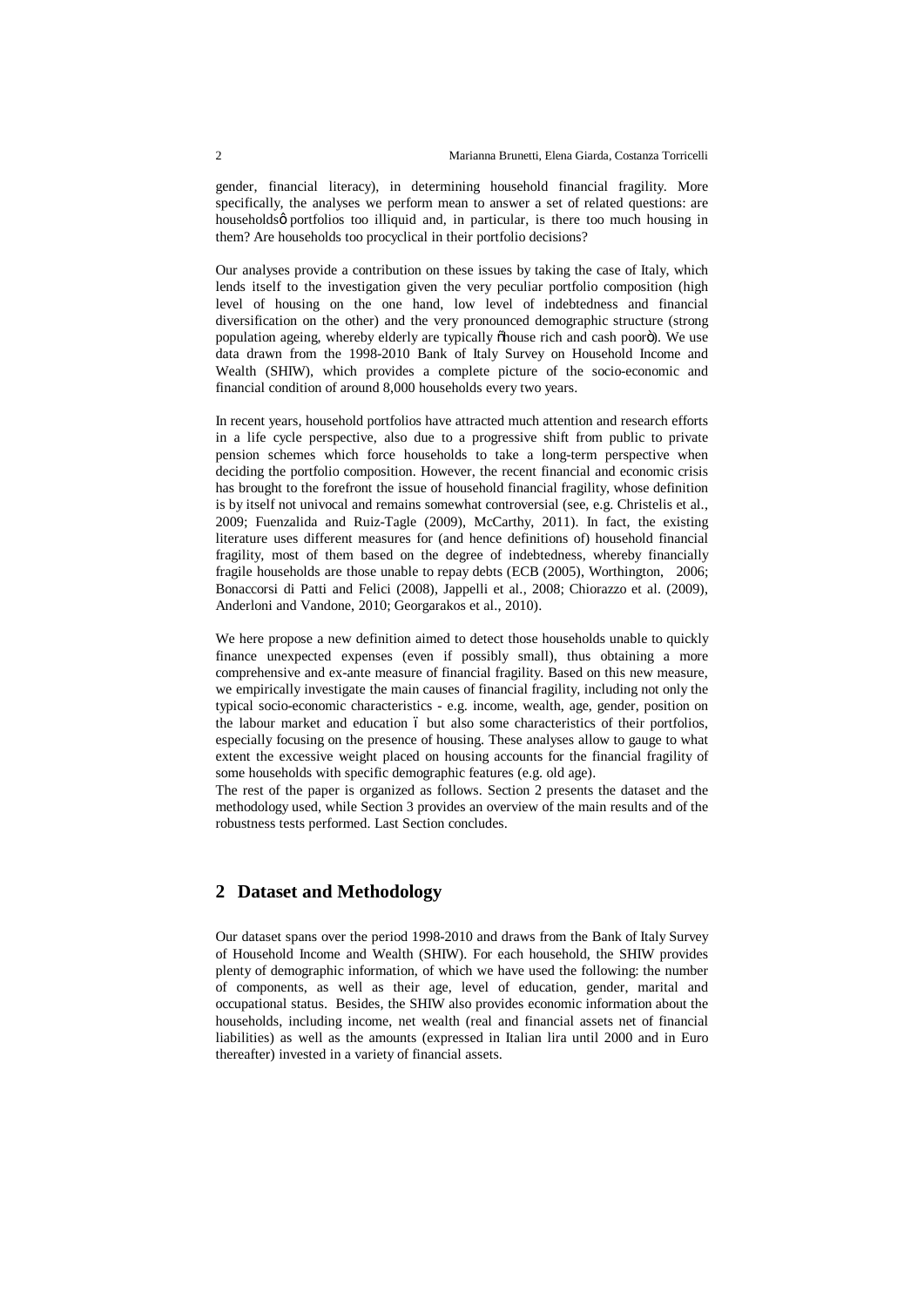Based on two conditions, namely (i) whether or not income suffices to meet expected expenses; and (ii) whether or not the liquid assets held by the household suffice to meet potential unexpected expenses, we have classified households into the following four unordered and mutually exclusive categories:

- 1) Financially in good shape households: with *Income*  $\times$  *Expected* and *Liquidity*  $\times$ *Unexpected*
- 2) Financially fragile households: with *Income*  $\times$  *Expected* and *Liquidity* < *Unexpected*
- 3) Dissaving households: with *Income* < *Expected* and *Liquidity* ≥ *Unexpected Exenses*
- 4) Poor households: with *Income* < *Expected* and *Liquidity* < *Unexpected*.

with *Income* is the total yearly income earned by the household, *Expected* represents the planned expenditures of the household (i.e. nondurable consumption, payments for rent and/or mortgages, maintenance payments and life, health and indemnity insurances), *Liquidity* represents the assets held in bank and postal deposits, *Unexpected* correspond to onon-planned outflows, such as the restoration of household capital stocks including cars, housing and its appliances and other household durables, unexpected medical expenses, or even temporary income loss, e.g. resulting from changing jobs, reduction of wages and employment layoffs or temporary cessation. We here quantify them with  $1500$   $\beta$  (in real terms), which is coherent with a survey question investigated by Lusardi et al. (2011).

Since household type might be one out of a set of four mutually exclusive and unordered categories, a multinomial logit is estimated to investigate which household characteristics are mostly associated with the final household type. All regressions always include a set of time and regional dummies, with the initial year and Piedmont taken as reference categories, and are estimated with robust standard errors clustered at the regional level.

### **3 Results**

Based on the main specification results, it is apparent that the probability of being financially fragile is decreasing in income and wealth, but increases with house ownership**.** As for the demographic dimension, it is to be noted that financial fragility is lower for male, but much higher for divorced. Consistent with the literature on financial education, the educational attainment, which can be taken as a proxy of financial education, is very relevant. As for the indebtedness, mortgage debt is not highly significant but it points to a decrease financial fragility, while debt versus family indicates a state of financial distress, possibly due to the fact that household resorting to relatives for credit have already been rated low from banks. The time dimension indicate procyclicality of this indicator, possibly due to overall portfolio procyclicality, as shown by previous studies for Italy (Brunetti and Torricelli, 2010). Finally, adding the interaction between the dummies for being widowed and owner confirms how the financial fragility of widowed emerges only in the presence of

housing.

These results persist with different specifications: e.g. for income and wealth (quadratic rather than in quintile dummies), with age dummies rather than age in level